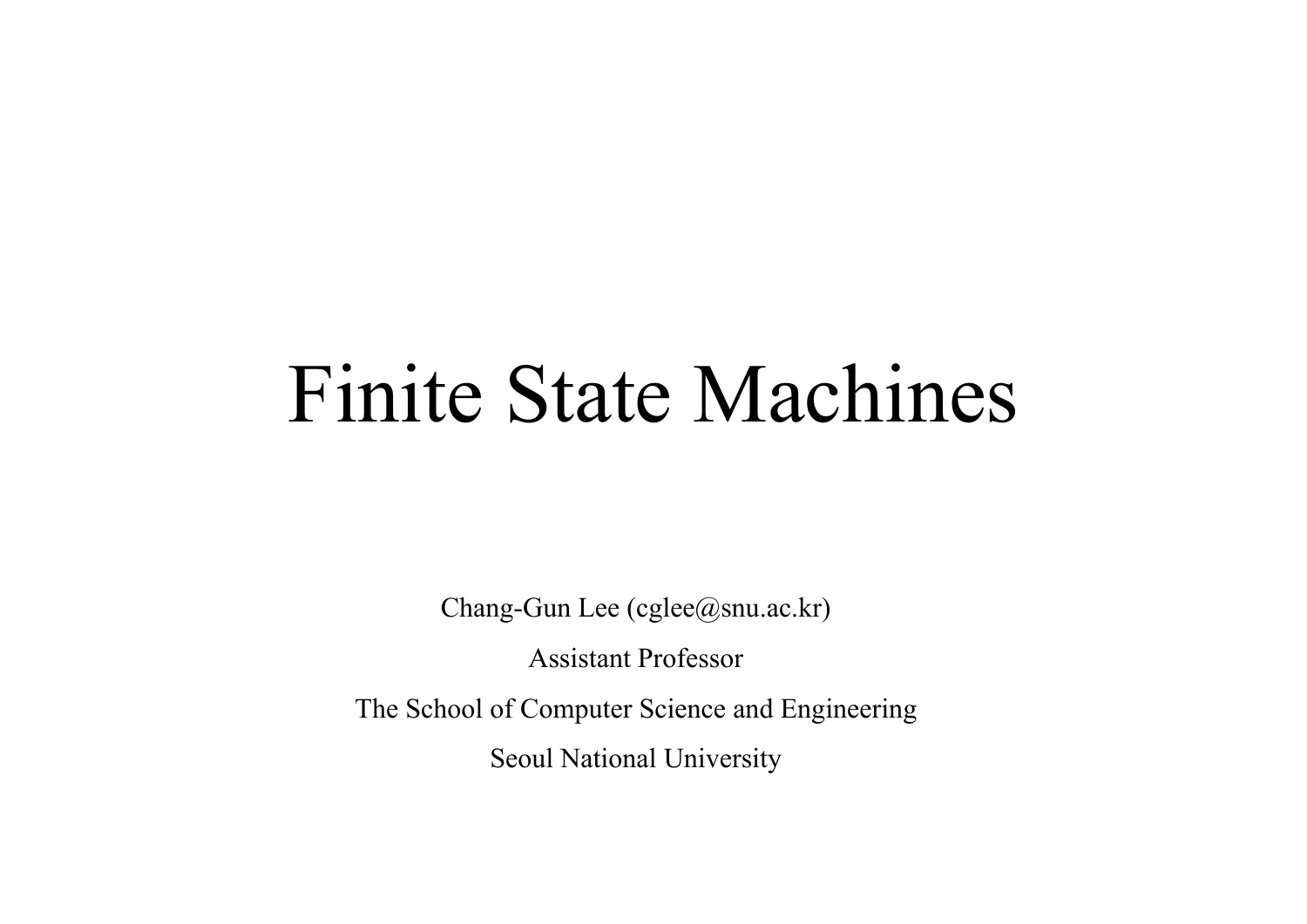# Information Processin g Machine

- $\bullet$  A machine that takes input data, processes them, and produces output data
- $\bullet$ Examples

| - Table lamp | up,            |           | down, down, up,           |    | $down, \ldots$                      |
|--------------|----------------|-----------|---------------------------|----|-------------------------------------|
|              | light,         | dark,     | dark, light,              |    | $\lceil \text{dark}, \ldots \rceil$ |
| - Adder      |                |           |                           |    |                                     |
|              | 3,             | 5,        | $\vert 0, \vert$          | 3, | $3, \ldots$                         |
|              | $\overline{4}$ | $\ket{4}$ | 6,                        |    | $4, \ldots$                         |
|              |                | 9.        | $\mathbf{b}_{\mathbf{a}}$ | 4, | $7, \ldots$                         |

<u>– Liberator Angelski, politik artistik (</u> Vending machine

|  |                                      |                       | dime, dime, dime, quarter, quarter, nickel, quarter, nickel, |
|--|--------------------------------------|-----------------------|--------------------------------------------------------------|
|  | nothing, nothing, gum, nothing, gum, | nothing, gum, nothing |                                                              |

Digital Computer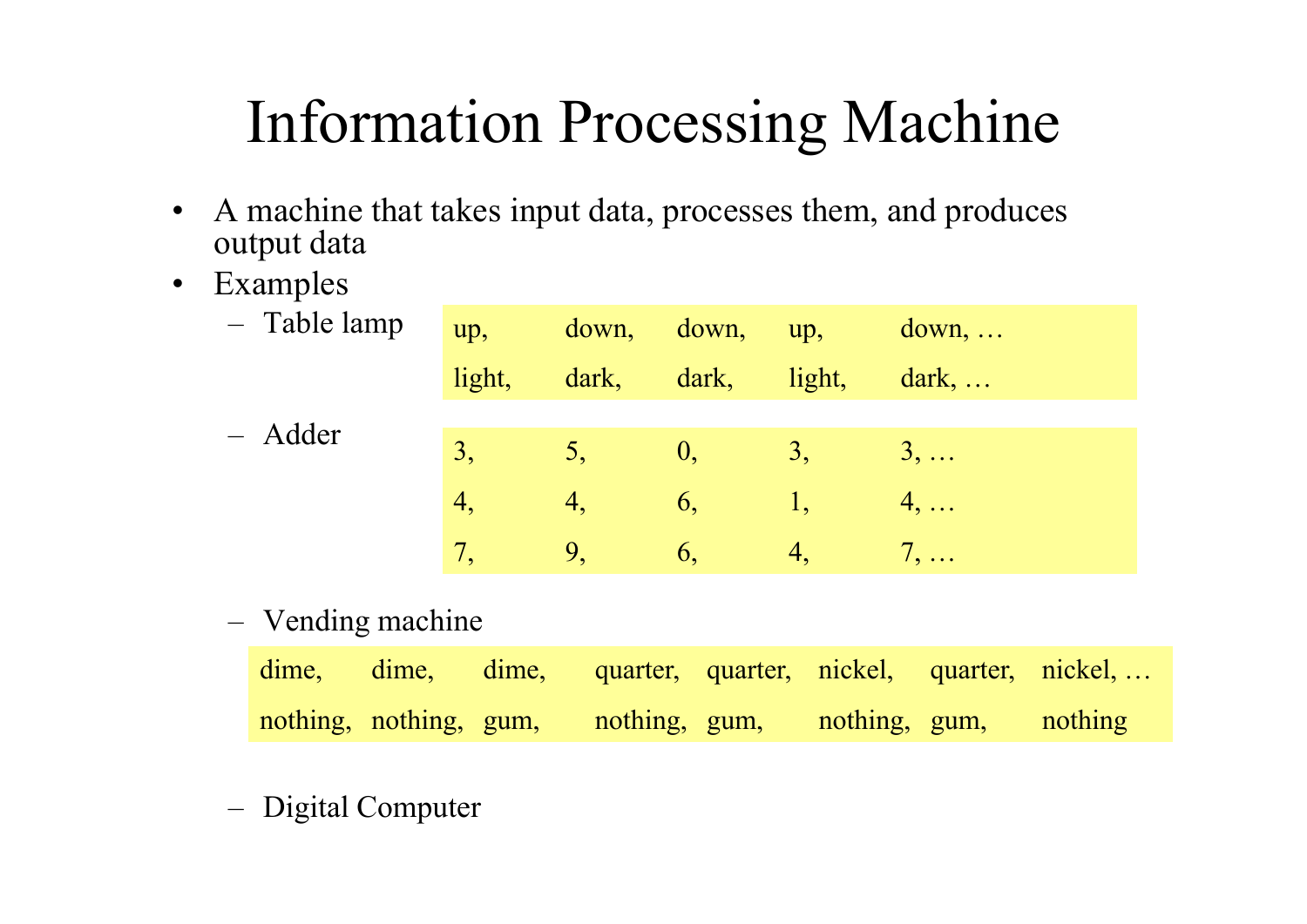### Difference between Adder and VM?

- • Adder: The output signal at any instant depends only on the input signal at that instant.
- Vending machine: The output signal at any instant depends not only on the input signal at that instant but also on the preceding input signals
	- the vending machine is capable of remembering the total amount that has been deposited.

| Total deposit | New deposit |            | output     |         |
|---------------|-------------|------------|------------|---------|
|               | nickel      | dime       | quarter    |         |
|               | 5           | 10         | 25         | nothing |
| 5             | 10          | 15         | 30 or more | nothing |
| 10            | 15          | 20         | 30 or more | nothing |
| 15            | 20          | 25         | 30 or more | nothing |
| 20            | 25          | 30 or more | 30 or more | nothing |
| 25            | 30 or more  | 30 or more | 30 or more | nothing |
| 30 or more    | 5           | 10         | 25         | gum     |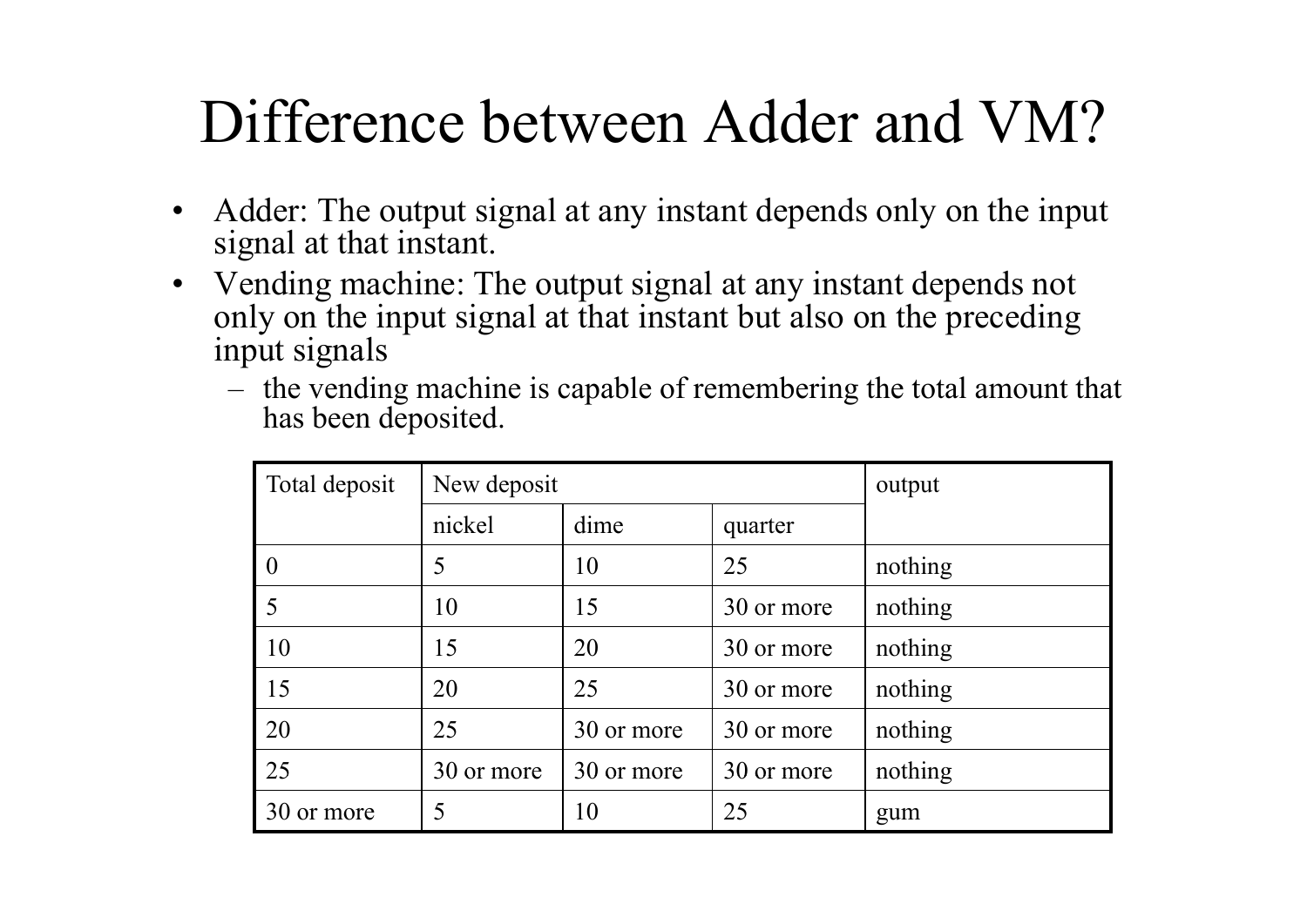#### Two classes of machines

- Class A: machines without memory
- Class B: machines with memory
- $\bullet$  Even for a machine with memory, it does not remember everything that has happened in the past. It remembers only a summary (or abstraction) of the past history
- We call such a summary a "state".
- How to define states of the vending machine?
- $\bullet$  A machine with a finite number of states is called a *finite state machine*.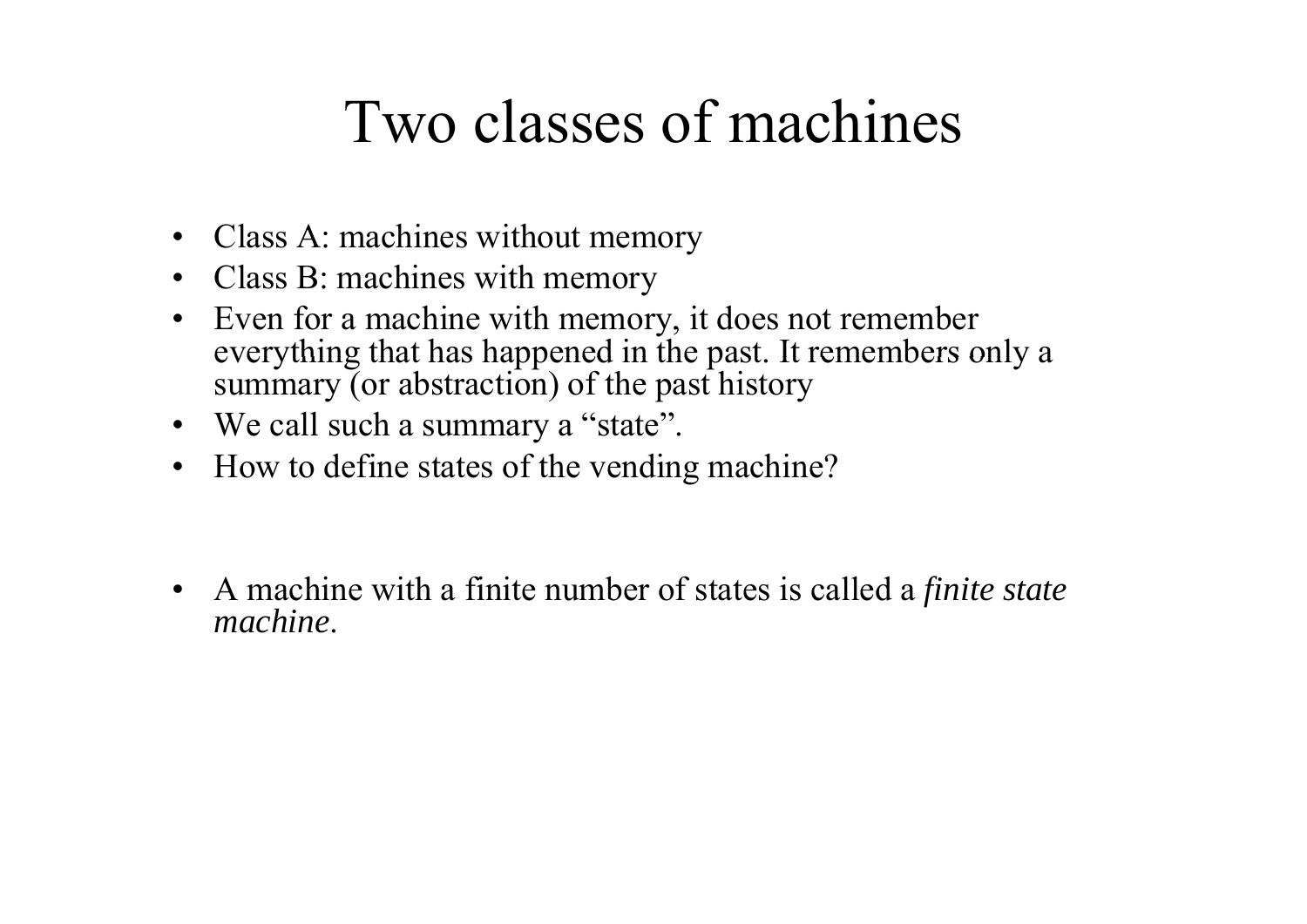#### Finite State Machines

- • A finite state machine is specified by
	- $-$  A finite set of states  $S = \{s_0, s_1, s_2, ...\}$
	- A special element of the set *S*, *<sup>s</sup> <sup>0</sup>*, referred to as the *initial state*.
	- A finite set of input letters  $I = \{i_1, i_2, \ldots\}$ .
	- $-$  A finite set of output letters  $O = \{o_1, o_2, ...\}$
	- –A function *f* from *S* × *I* to *S*, referred to as the *transition function*.
	- A function *g* from *S* to *O*, referred to as the *output function*.

| <b>State</b>   | input          |                | output         |                |
|----------------|----------------|----------------|----------------|----------------|
|                | a              | $\mathbf b$    | $\mathbf{C}$   |                |
| s0             | s1             | s2             | s <sub>5</sub> | $\theta$       |
| s1             | s2             | s <sub>3</sub> | s6             | $\theta$       |
| s2             | s <sub>3</sub> | s4             | s6             | $\overline{0}$ |
| s <sub>3</sub> | s4             | s5             | s6             | $\overline{0}$ |
| s4             | s <sub>5</sub> | s6             | s6             | $\theta$       |
| s <sub>5</sub> | s6             | s6             | s6             | $\theta$       |
| s6             | s1             | s2             | s5             | 1              |

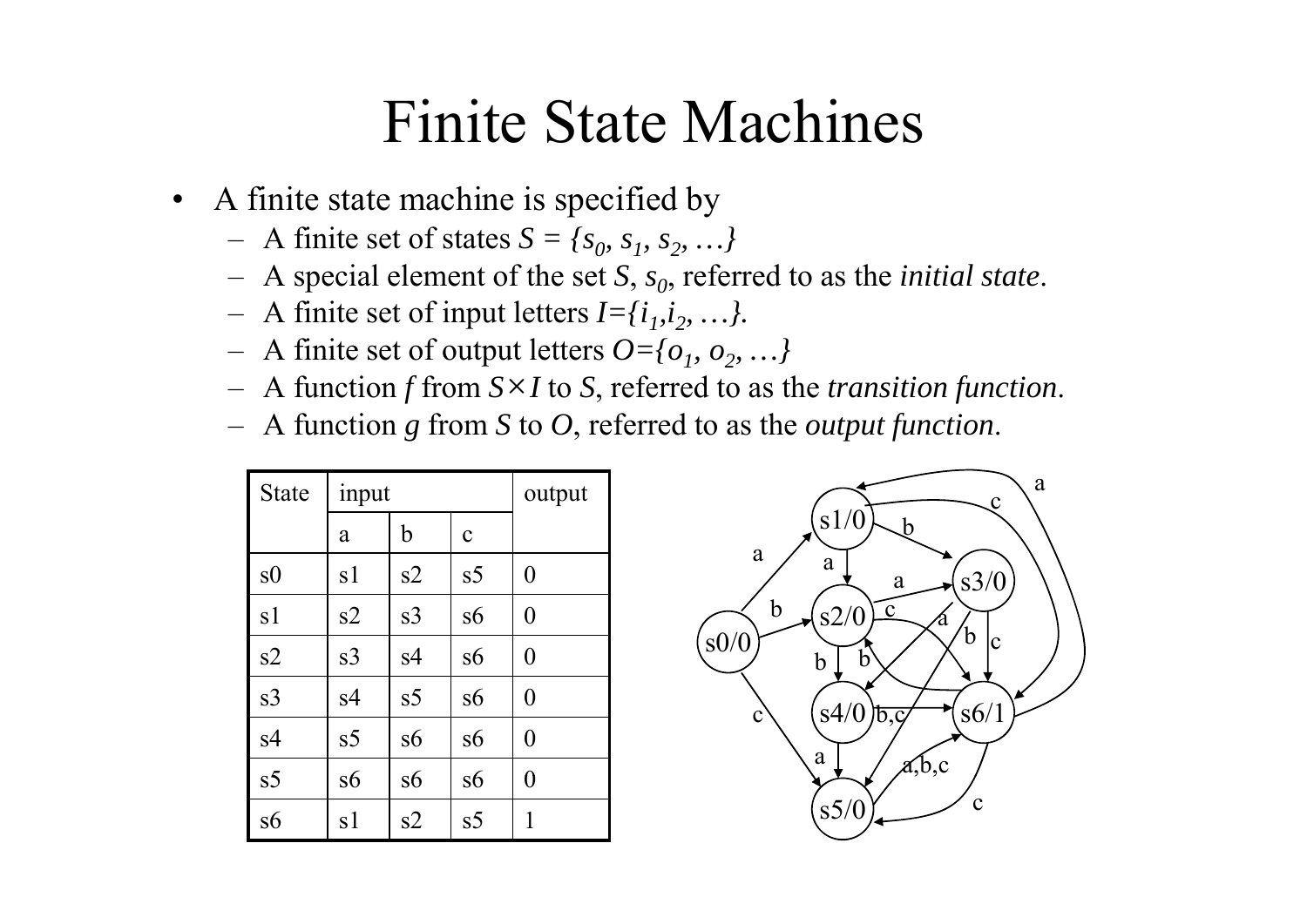### FSM as Models of Physical Systems

• Modulo 3 counter: a FSM that receives a sequence of 0s, 1s, and 2s as input and produces a sequence of 0s, 1s, and 2s as output such that at any instant, the output is equal to the modulo 3 sum of the digits in the input sequence



•Comparator: a FSM that receives two binary numbers and determine whether the y are equal, la ger, or smaller. We assume that the digits of the two numbers come in one by one, with the lower-order digits coming in first.

| State |        | output |                |   |         |
|-------|--------|--------|----------------|---|---------|
|       | $00\,$ | UΙ     | $\overline{0}$ |   |         |
| A     | A      |        |                | A | Equal   |
| B     | B      |        | n              | В | Larger  |
|       |        |        | n              |   | Smaller |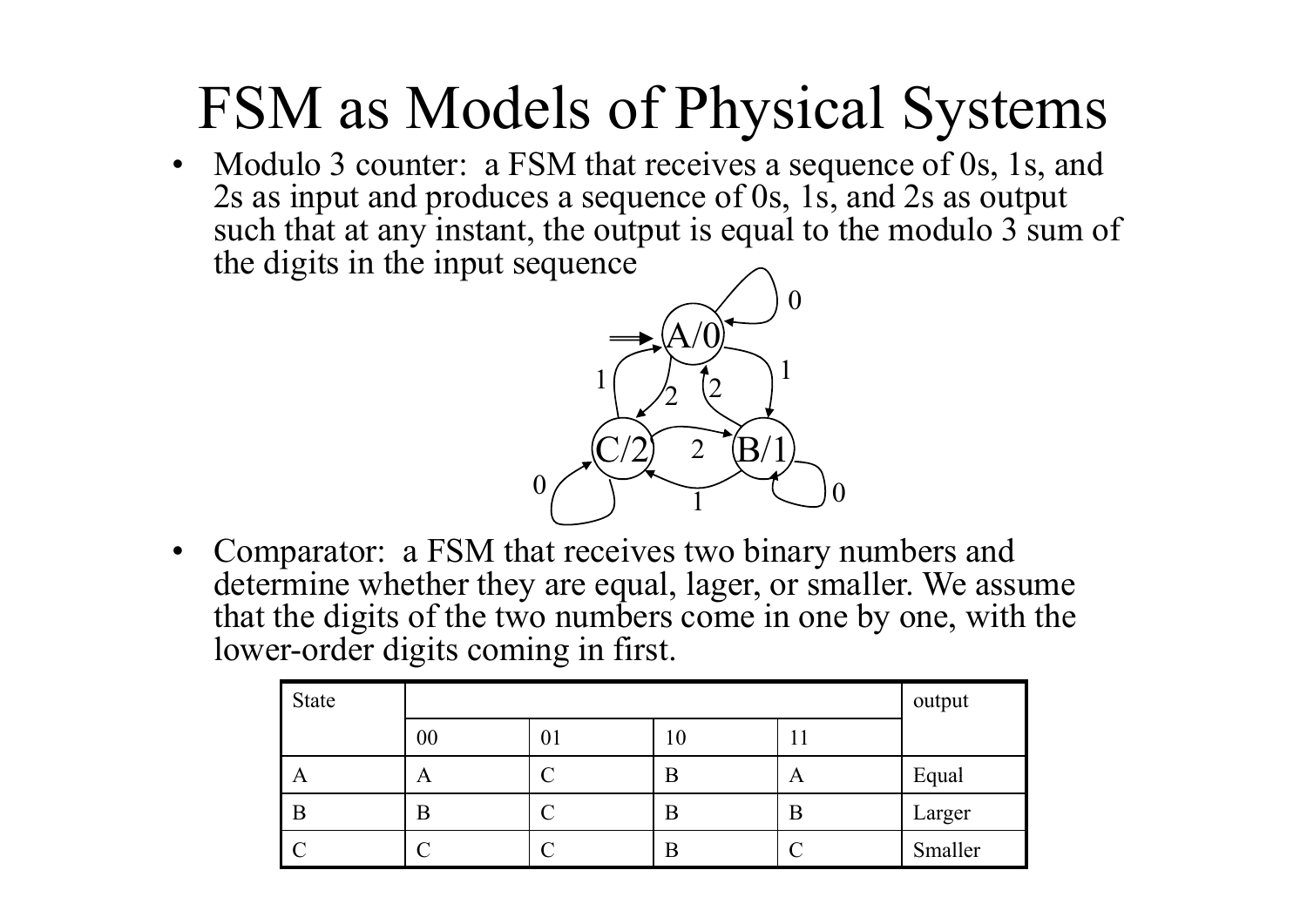### Equivalent Machines

• Two FSMs are said to be equivalent if, starting from their respective initial states, they will produce the same output sequence when they are given the same input sequence.

| state         | input                                               |                | output         |                       | state         | imp           |  |  |  |  |
|---------------|-----------------------------------------------------|----------------|----------------|-----------------------|---------------|---------------|--|--|--|--|
|               |                                                     | $\overline{2}$ |                |                       |               |               |  |  |  |  |
| A             | B                                                   | $\overline{C}$ | $\theta$       |                       | A             | B             |  |  |  |  |
| B             | F                                                   | D              | $\overline{0}$ |                       | B             | $\mathcal{C}$ |  |  |  |  |
| $\mathcal{C}$ | G                                                   | E              | $\theta$       |                       | $\mathcal{C}$ | D             |  |  |  |  |
| D             | H                                                   | B              | $\overline{0}$ |                       | D             | E             |  |  |  |  |
| E             | B                                                   | F              | 1              |                       | E             | B             |  |  |  |  |
| F             | D                                                   | Η              | $\theta$       |                       |               |               |  |  |  |  |
| G             | E                                                   | B              | $\overline{0}$ |                       |               |               |  |  |  |  |
| H             | B                                                   | $\mathcal{C}$  | 1              | $C=F$ , $D=G$ , $E=H$ |               |               |  |  |  |  |
| $\bullet$     | Two states $s$ and $s$ are said to be equivalent if |                |                |                       |               |               |  |  |  |  |

| output         | state          | input  |                | output |
|----------------|----------------|--------|----------------|--------|
|                |                |        | $\overline{2}$ |        |
| $\overline{0}$ | A              | Β      | C              |        |
| $\overline{0}$ | B              | C      |                |        |
| $\overline{0}$ | $\overline{C}$ | $\Box$ | Ε              |        |
| $\overline{0}$ | D              | E      | Β              |        |
|                | E              | Β      |                |        |

 Two states *si*sequence the machine will produce the same output sequence whether it starts in *s<sub>i</sub>* or *s<sub>j</sub>*.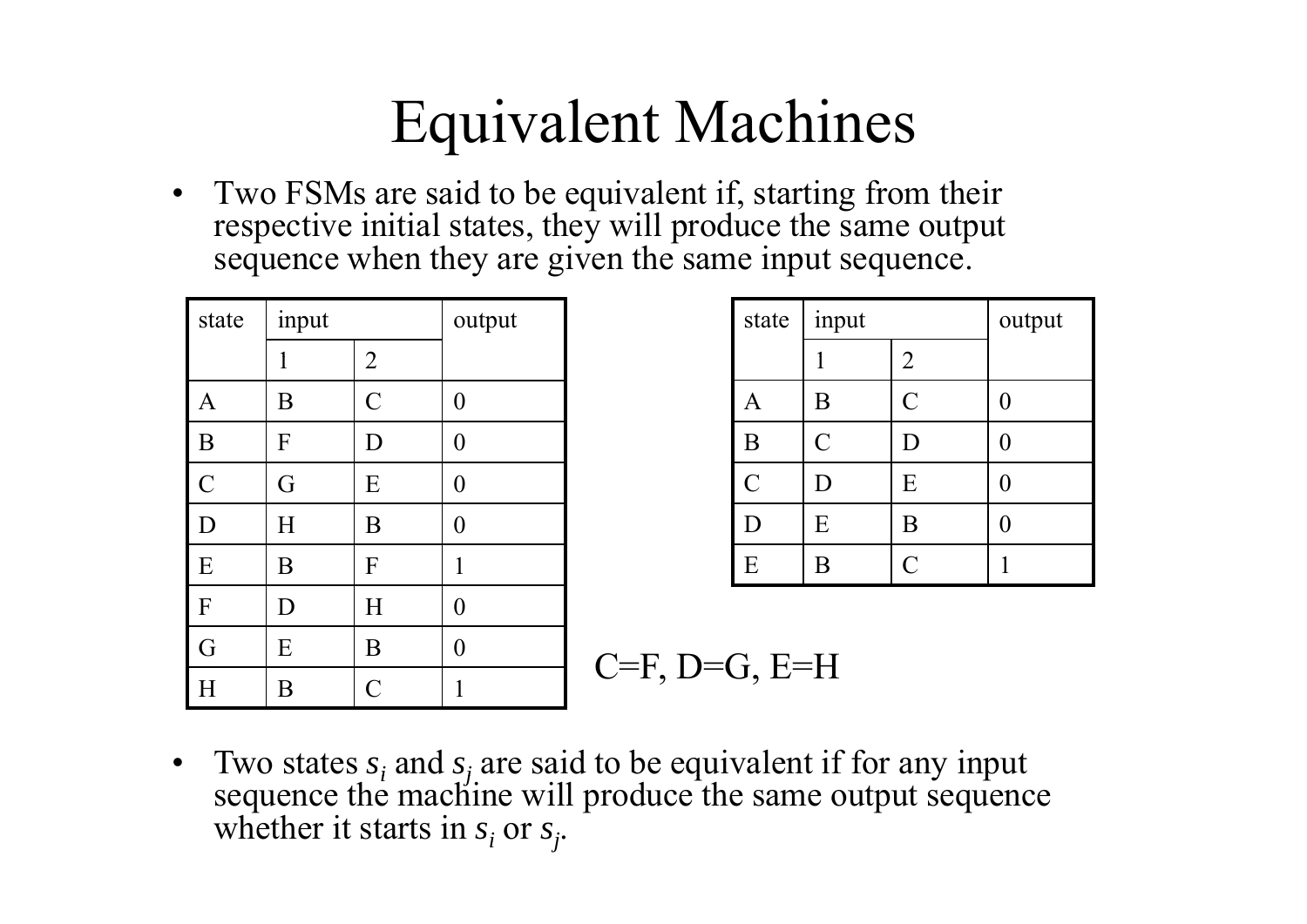### How do we know e quivalent states?

- Two states are said to be *0-equivalent* if they have the same output.
- Two states are said to be *1-equivalent* if they have the same output and if, for ever input letter, their successor are 0-equivalent.
- Two states are said to be *k-equivalent* if they have the same output and if, for every input letter, their successors are (k-1)-equivalent.
- •Two states are equivalent if they are k-equivalent for all k.

| state                   | input          | output         |                  |
|-------------------------|----------------|----------------|------------------|
|                         | $\overline{0}$ | 1              |                  |
| $\mathbf{A}$            | B              | F              | $\boldsymbol{0}$ |
| $\boldsymbol{B}$        | A              | F              | $\overline{0}$   |
| $\overline{C}$          | G              | $\mathbf{A}$   | $\overline{0}$   |
| $\overline{D}$          | H              | B              | $\boldsymbol{0}$ |
| ${\bf E}$               | A              | G              | $\overline{0}$   |
| ${\bf F}$               | H              | $\overline{C}$ | 1                |
| G                       | $\mathbf{A}$   | D              | 1                |
| $\overline{\mathrm{H}}$ | A              | $\overline{C}$ | 1                |

k-equivalence makes a equivalent relation among states!

 $\pi_0$ ={ABCDE FGH}  $\pi_1$ ={ABE CD F GH}  $\pi_2$ ={AB CD E F GH}  $\pi_3 = {\overline{AB}}$   $\overline{CD}$   $\overline{E}$   $\overline{F}$   $\overline{GH}$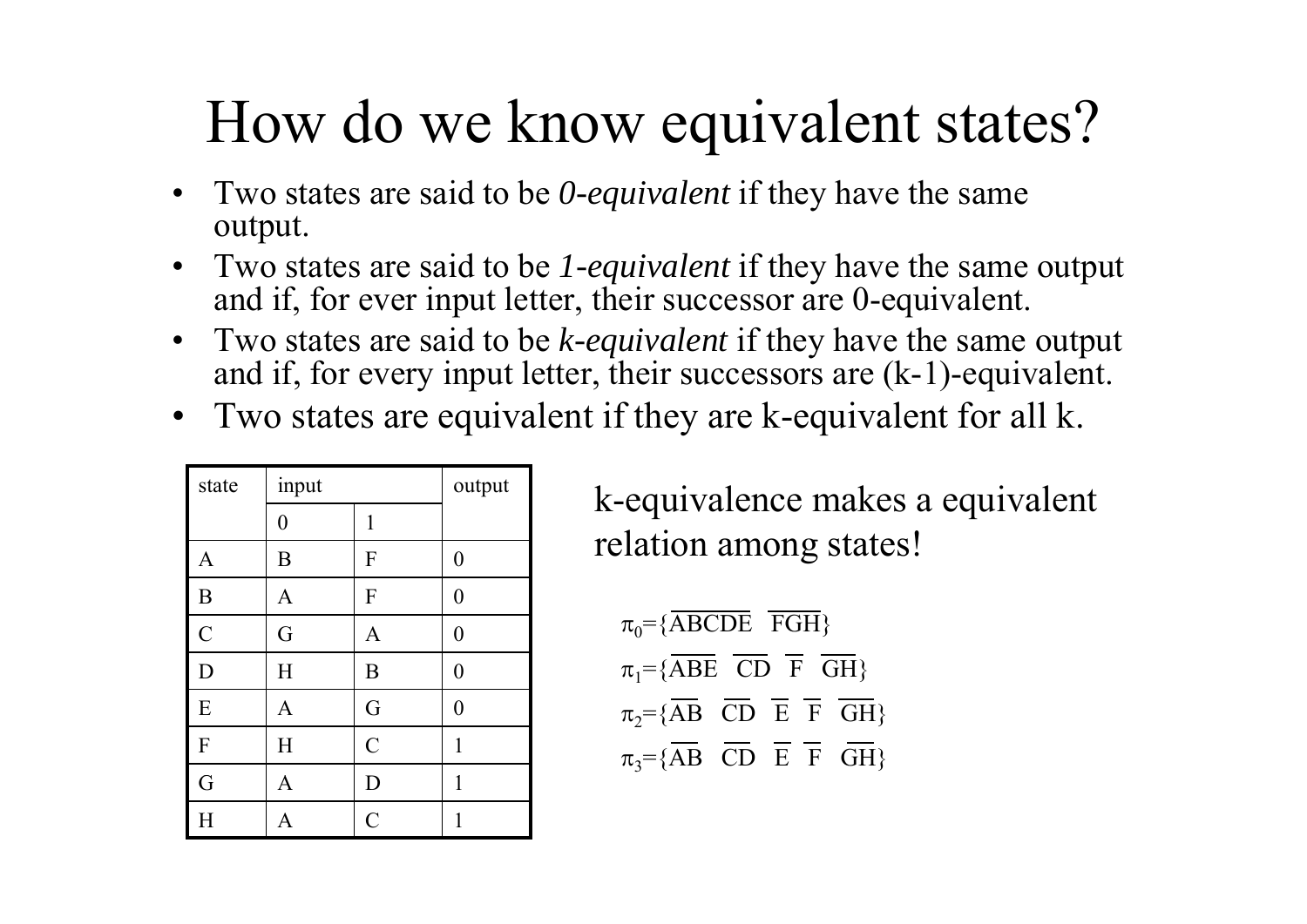### FSMs as Language Recognizers

- A FSM with
	- accepting states (output  $= 1$ )
	- $-$  rejecting states (output  $= 0$ )
- • An input sequence is said to be accepted by the FSM if it leads the machine from the initial state to an accepting state, and said to be rejected, otherwise.
- • Example 1: Make a FSM that accepts all binary sequences that ends with the digits  $011$ .



• Example 2: Make a FSM that accepts all binary sequences of the form any number of 0s, followed by one or more 1s, followed by one or more 0s, followed by <sup>a</sup> 1, followed by any number of 0s, followed by a 1, and then followed by anything.

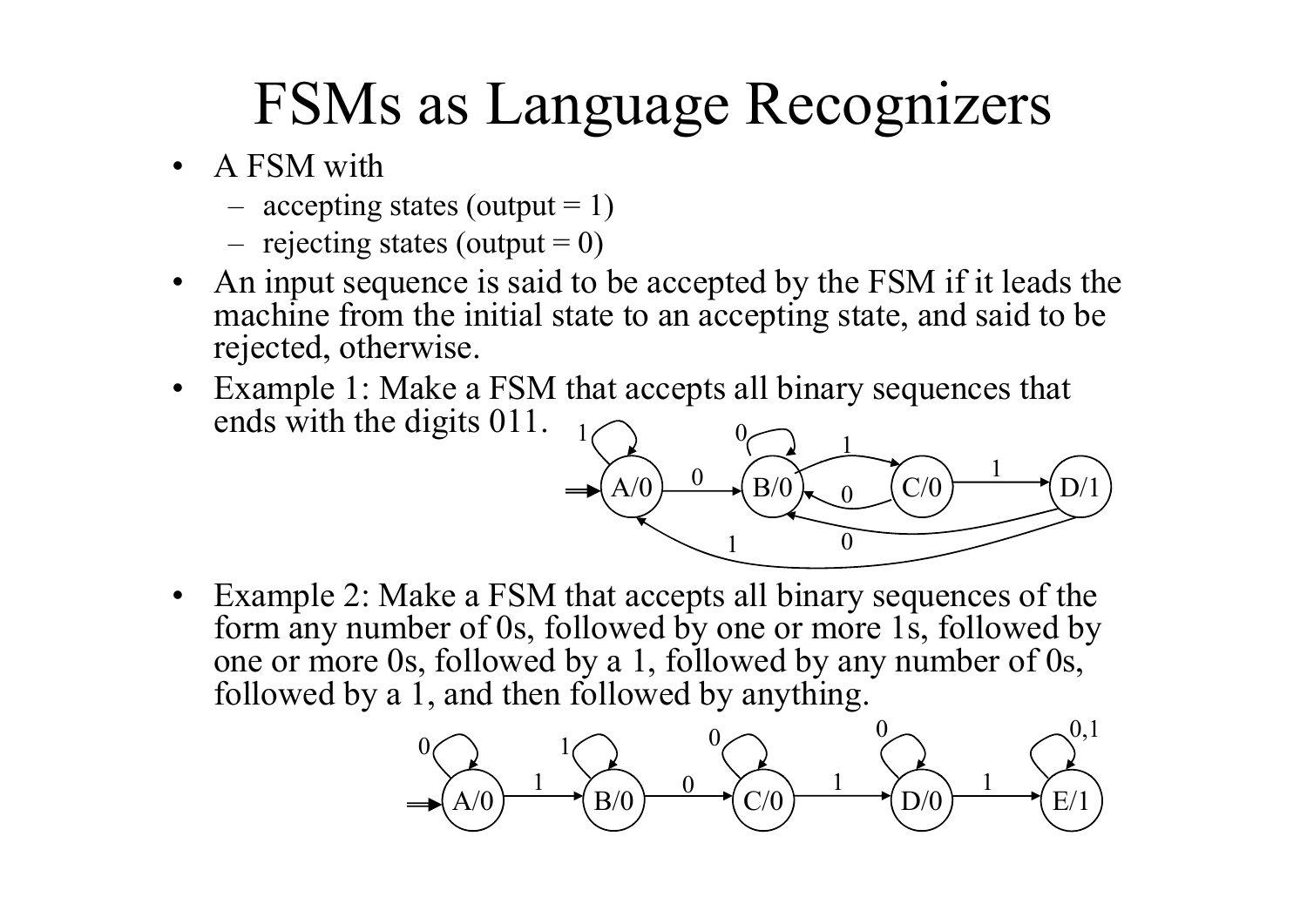## Finite State Language

- • A language is said to be a finite state language (or a regular language) if there is <sup>a</sup> finite state machine that accepts exactly all sequences in the language
- •Any FSM defines a finite state language.
- •• A given language might or might not be a finite state language.
- •Consider the language  $L = \{a^k b^k\}$ |*k*≥1}. Is it a finite state language?
	- No
	- <u>– Liberator Angelski, politik artistik (</u> Prove by contradiction
		- Pumping lemma

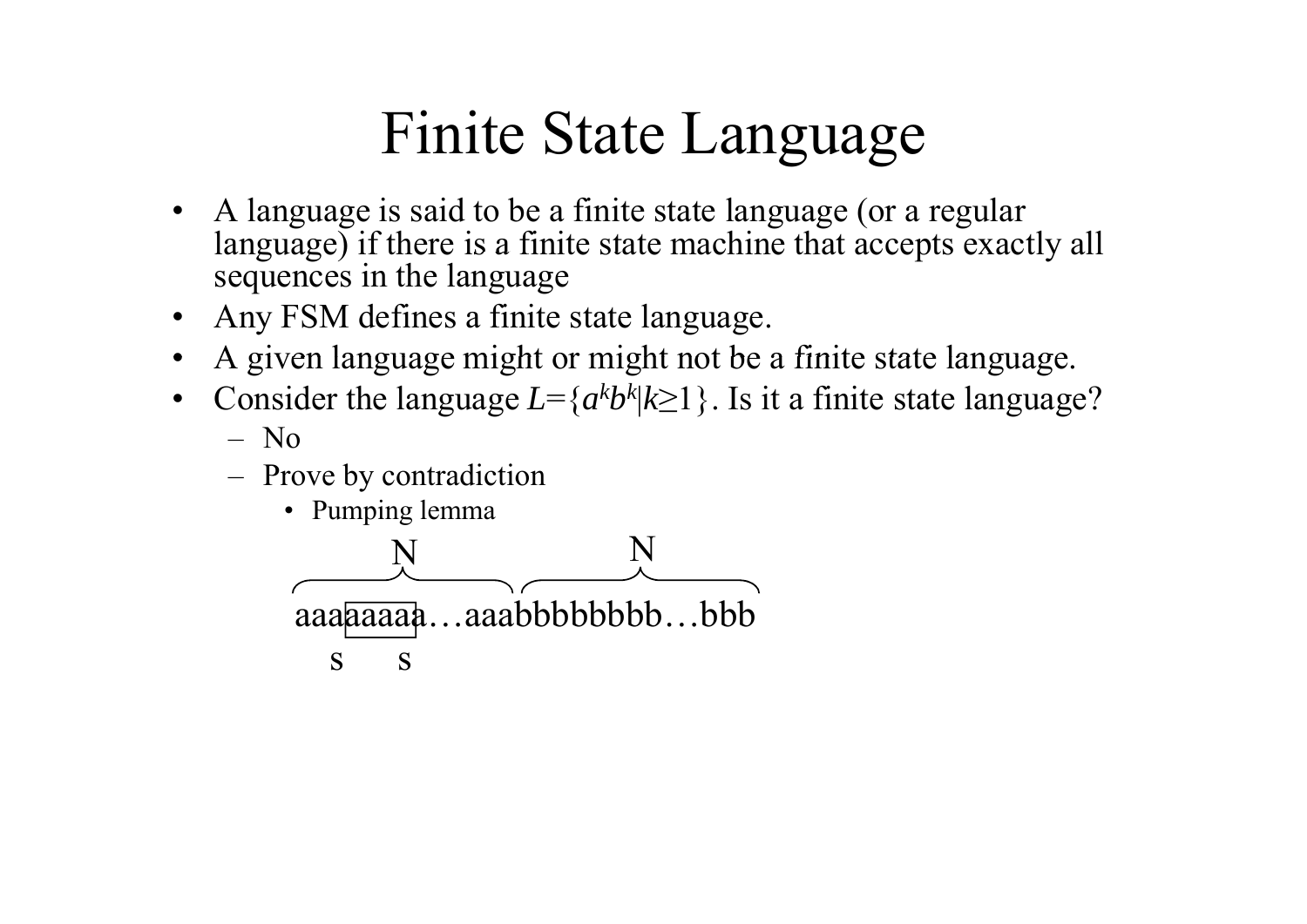#### Finite State Languages and Type-3 Languages

- • Surprisingly, a finite state language is a type-3 language and a type-3 language is a finite state language.
- To show this, let's introduce a nondeterministic FSM.
	- $-$  A finite set of states  $S = \{s_0, s_1, s_2, ...\}$
	- A special element of the set S,  $s_0$ , referred to as the *initial state*.
	- A finite set of input letters  $I = \{i_1, i_2, \ldots\}$ .
	- A finite set of output letters  $O = \{o_1, o_2, ...\}$
	- $-$  A function f from  $S \times I$  to  $2^S$ , referred to as the *transition function*.
	- A function *g* from *S* to *O*, referred to as the *output function*.

|                | state $ $ input |                         | output | $0 \t 0 \t 0 \t 1 \t 0 \t 0 \t 0 \t 1$ |                 |  |  |               |              |
|----------------|-----------------|-------------------------|--------|----------------------------------------|-----------------|--|--|---------------|--------------|
|                |                 |                         |        | A B A A B A A A A                      |                 |  |  |               | $\mathbf{B}$ |
| $\mathbf{A}$   |                 | B, C                    |        |                                        | C B C C B B B C |  |  |               |              |
| $\overline{B}$ | A, C            | $\overline{\mathsf{C}}$ |        |                                        |                 |  |  | $\mathcal{C}$ |              |
|                | A               | B, C                    |        |                                        |                 |  |  |               |              |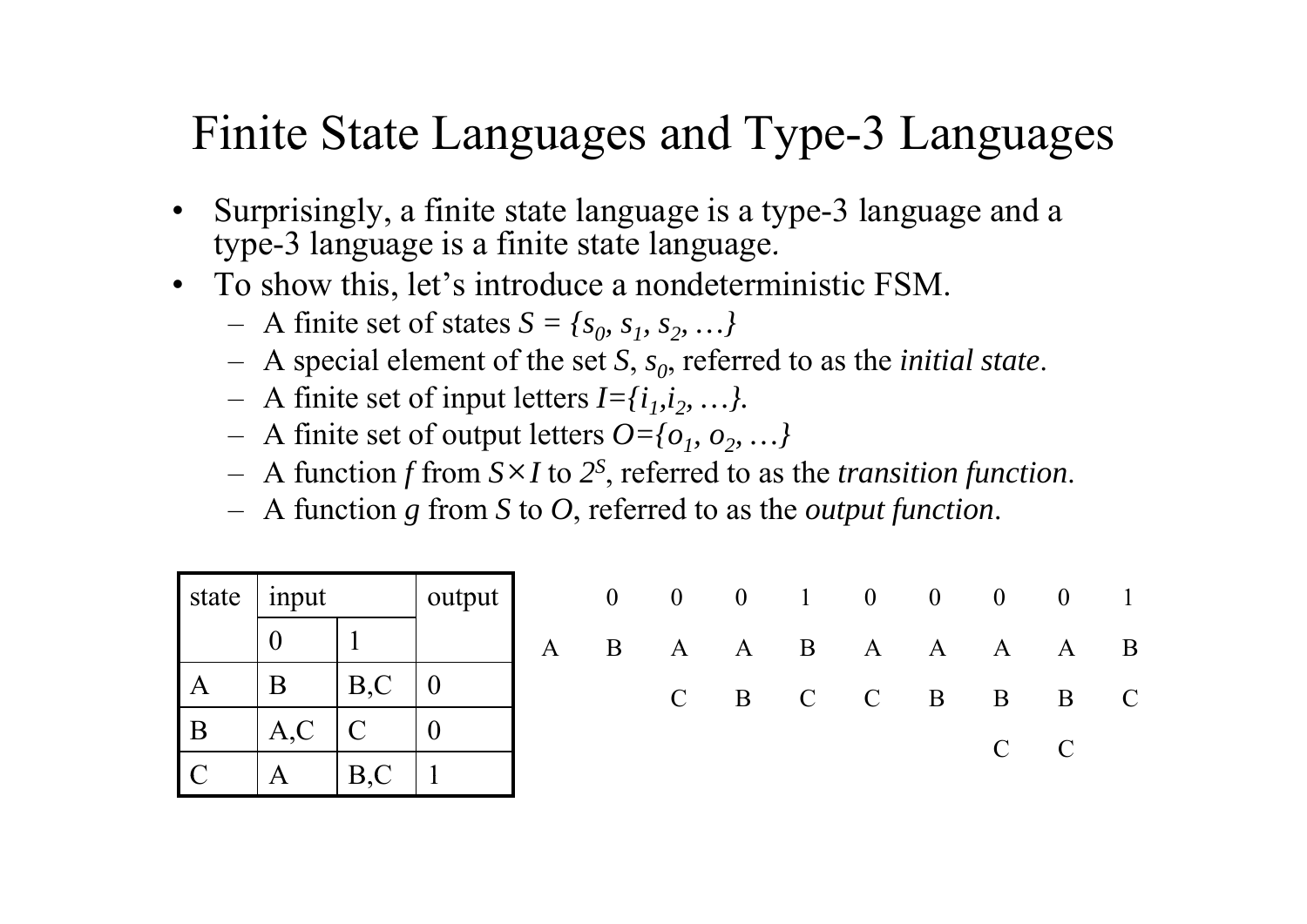#### Nondeterministic FSM as Language Recognizer

- We say that a sequence is accepted by a nondeterministic FSM if starting from the initial state, among all the final states the sequence will lead the machine into, one of them is an accepting state.
- • Is a nondeterministic FSM is more powerful than a deterministic FSM in the sense that there are languages that can be recognized by a nondeterministic machine but cannot be recognized by a deterministic one?
	- No, For any given nondeterministic FSM, there is a deterministic finite state machine that accepts exactly the same language.

| state          | input | output |   |
|----------------|-------|--------|---|
|                |       |        |   |
|                | Β     | B, C   | 0 |
| B              | A, C  |        |   |
| $\overline{C}$ |       | B, C   |   |

| input          |      | output           | state     | input            |           | output           |
|----------------|------|------------------|-----------|------------------|-----------|------------------|
| $\overline{0}$ |      |                  |           | $\boldsymbol{0}$ |           |                  |
| $\mathbf B$    | B, C | $\boldsymbol{0}$ | ${A}$     | ${B}$            | ${B, C}$  | $\boldsymbol{0}$ |
| A, C           |      | $\boldsymbol{0}$ | ${B}$     | ${A, C}$         | $\{\,\}$  | $\boldsymbol{0}$ |
| A              | B, C |                  | ${C}$     | ${A}$            | $\{B,C\}$ | -1               |
|                |      |                  | ${A,B}$   | ${A,B,C}$        | $\{B,C\}$ | $\boldsymbol{0}$ |
|                |      |                  | ${A, C}$  | ${A,B}$          | ${B, C}$  |                  |
|                |      |                  | $\{B,C\}$ | ${A, C}$         | ${B, C}$  |                  |
|                |      |                  | ${A,B,C}$ | ${A,B,C}$        | ${B, C}$  | 1                |
|                |      |                  | $\{\,\}$  | $\{\,\}$         | $\{\}$    | $\boldsymbol{0}$ |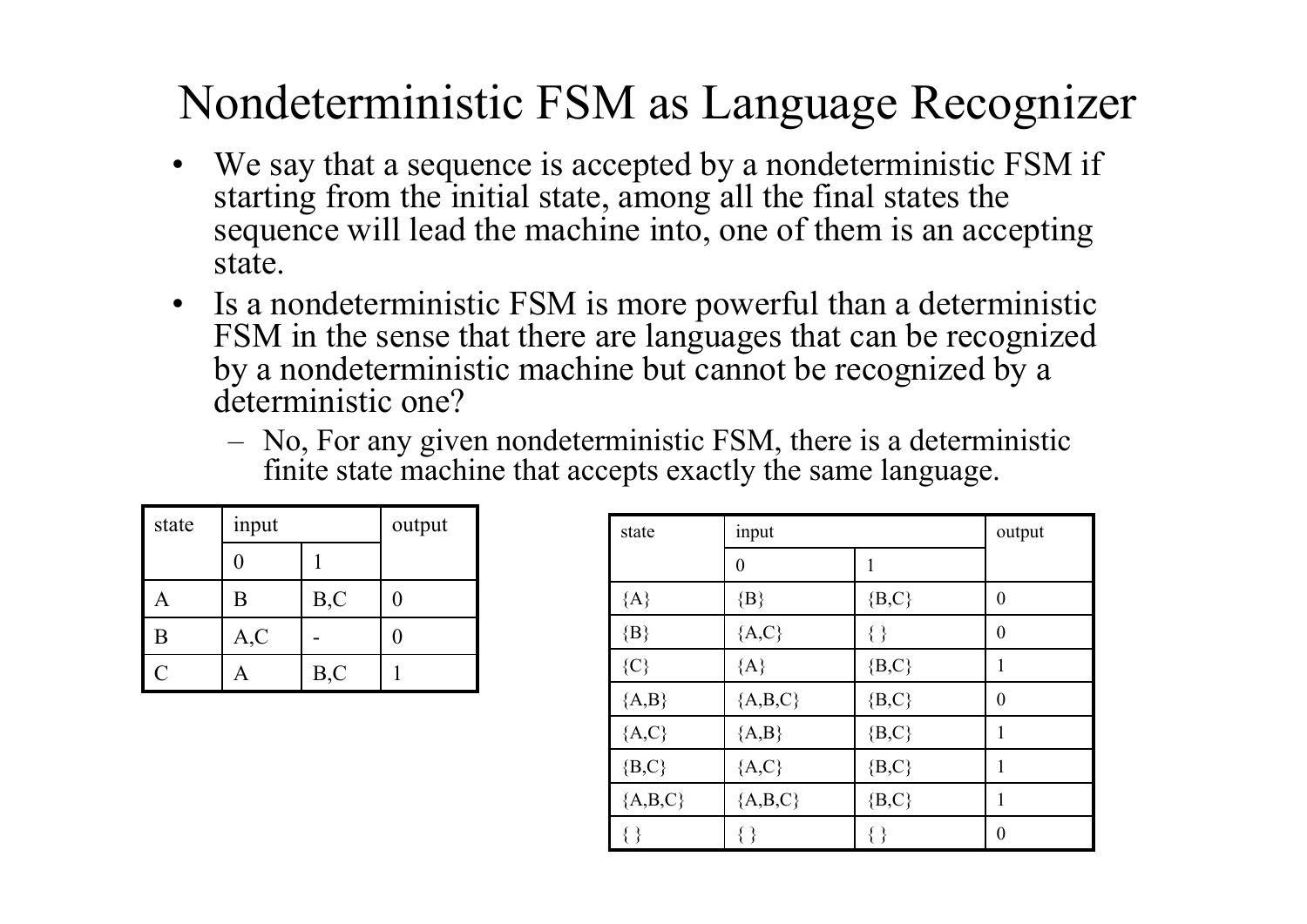#### Nondeterministic FSMs and Type-3 Languages

- • The class of finite state lan gua ges is exactl y the class of t ype-3 languages.
- We show
	- <del>– 2000 2000 2000 2000 2000</del> Given a FSM, we can have a type-3 grammar specifying the language accepted by the FSM.
	- <del>– 2000 2000 2000 2000 2000</del> Given a type-3 grammar, we can construct a nondeterministic FSM that accepts the language specified the grammar.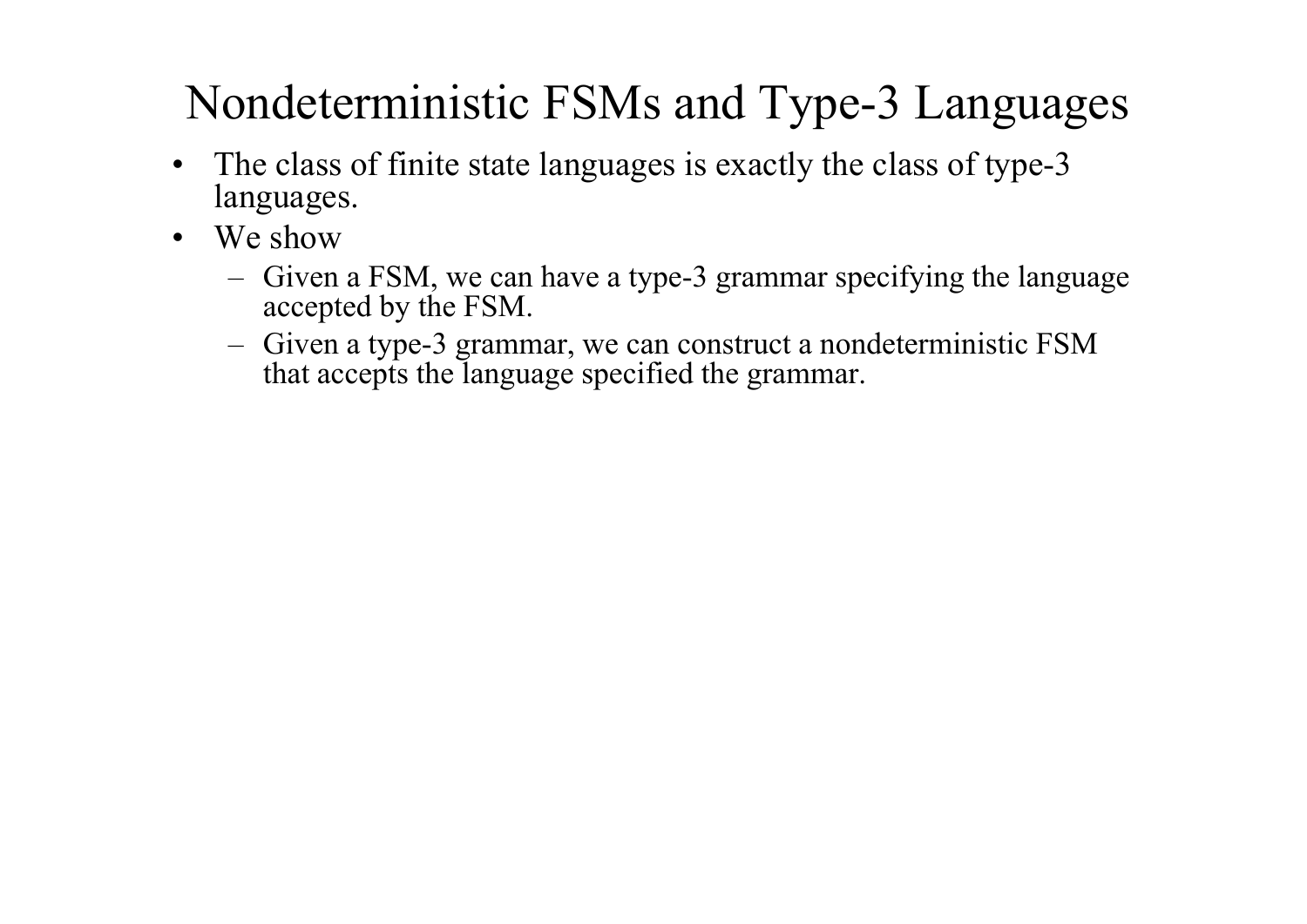#### Constructing Type-3 Grammar from FSM



 $A\rightarrow$  0B

 $A \rightarrow 1A$ 

 $B\rightarrow$  0B

 $B\rightarrow$  1C

 $C\rightarrow$  0B

 $C\rightarrow1D$ 

 $C\rightarrow 1$ 

D→0E

 $D\rightarrow 0$  $D\rightarrow 1A$ 

 $E\rightarrow$ OD

 $E\rightarrow 0$ 

 $E\rightarrow 1C$